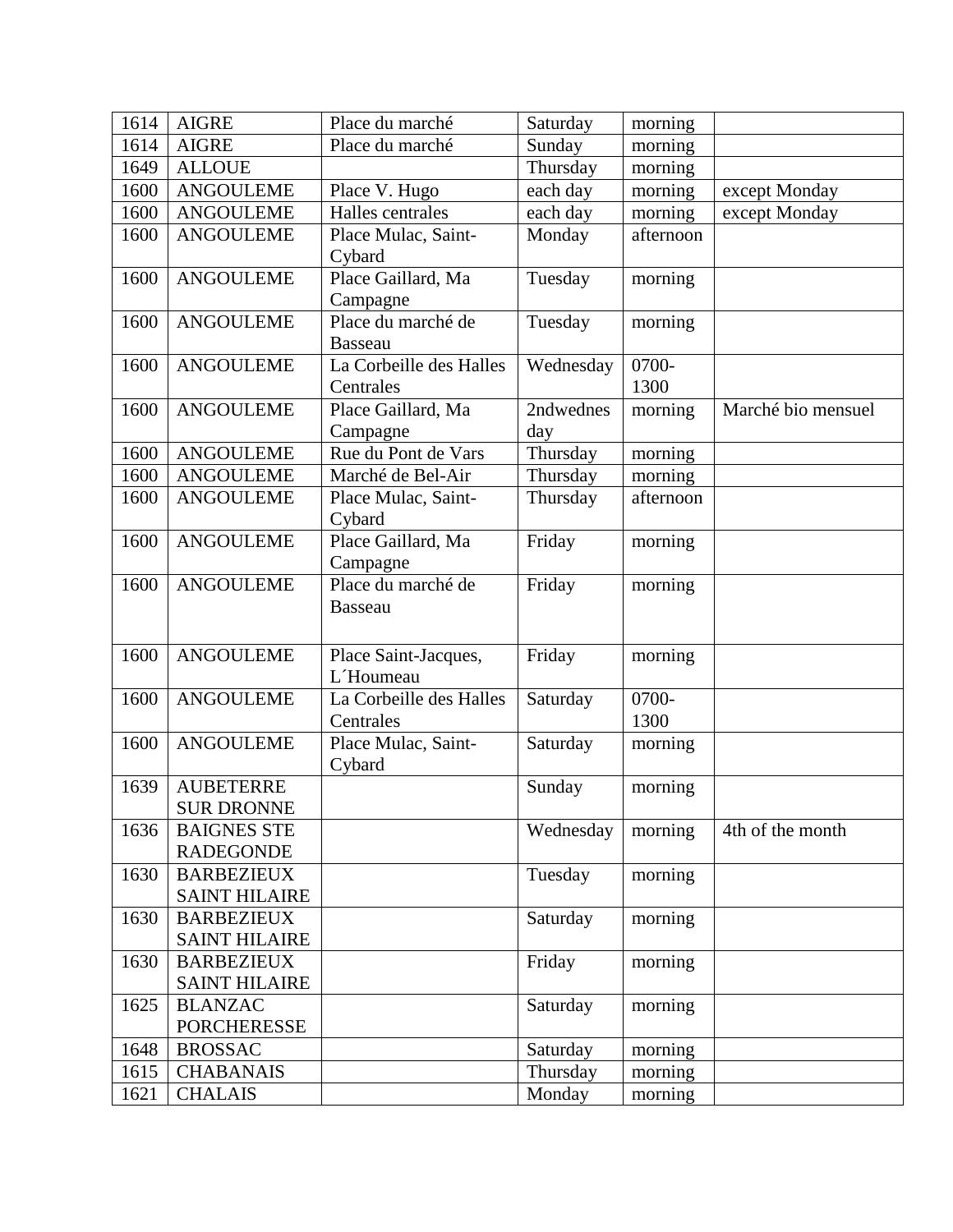| 1635 | <b>CHAMPAGNE</b>                                     |                               | tuesday   | morning       |                                         |
|------|------------------------------------------------------|-------------------------------|-----------|---------------|-----------------------------------------|
|      | <b>MOUTON</b>                                        |                               |           |               |                                         |
| 1635 | <b>CHAMPAGNE</b><br><b>MOUTON</b>                    |                               | Friday    | morning       |                                         |
| 1643 | <b>CHAMPNIERS</b>                                    | salle des Fête                | Wednesday | 1630-<br>1930 | Marché Bio first et 3rd<br>of the month |
| 1626 | <b>CHASSENEUIL</b><br><b>SUR</b><br><b>BONNIEURE</b> | Place du Champ de<br>March    | Wednesday | morning       |                                         |
| 1626 | <b>CHASSENEUIL</b><br><b>SUR</b><br><b>BONNIEURE</b> | Place de l'Eglise             | Saturday  | morning       |                                         |
| 1612 | <b>CHATEAUNEU</b><br><b>F SUR</b><br><b>CHARENTE</b> |                               | Saturday  | morning       |                                         |
| 1612 | <b>CHATEAUNEU</b><br>F SUR<br><b>CHARENTE</b>        |                               | Thursday  | morning       |                                         |
| 1612 | <b>CHATEAUNEU</b><br>F SUR<br><b>CHARENTE</b>        |                               | Tuesday   | morning       |                                         |
| 1610 | <b>COGNAC</b>                                        | <b>Aux Halles</b>             | each day  | morning       | except Sunday-<br>Monday                |
| 1650 | <b>CONFOLENS</b>                                     |                               | Wednesday | morning       |                                         |
| 1650 | <b>CONFOLENS</b>                                     |                               | Saturday  | morning       |                                         |
| 1673 | <b>FLEAC</b>                                         | place du Centre<br>Commercial | Sunday    | morning       |                                         |
| 1613 | Gensac la Pallue                                     | place de la poste             | Saturday  | morning       |                                         |
| 1616 | <b>GOND</b><br><b>POUTOUVRE</b>                      | rue de la Garenne             | Thursday  | morning       |                                         |
| 1616 | <b>GOND</b><br><b>POUTOUVRE</b>                      | avenue Kennedy                | Sunday    | morning       |                                         |
| 1620 | Gondeville                                           | DoMayne du<br>Tambourinour    | Friday    | 1400-<br>1900 |                                         |
| 1629 | <b>HIERSAC</b>                                       |                               | Sunday    | morning       |                                         |
| 1620 | <b>JARNAC</b>                                        |                               | Sunday    | morning       |                                         |
| 1620 | <b>JARNAC</b>                                        |                               | Tuesday   | morning       |                                         |
| 1640 | LA COURONNE                                          |                               | Saturday  | morning       |                                         |
| 1611 | LA<br><b>ROCHEFOUCA</b><br><b>ULT</b>                |                               | Saturday  | morning       |                                         |
| 1611 | LA<br><b>ROCHEFOUCA</b><br><b>ULT</b>                |                               | Wednesday | morning       |                                         |
| 1650 | <b>MANOT</b>                                         |                               | Tuesday   | morning       |                                         |
| 1650 | <b>MANOT</b>                                         |                               | Saturday  | morning       |                                         |